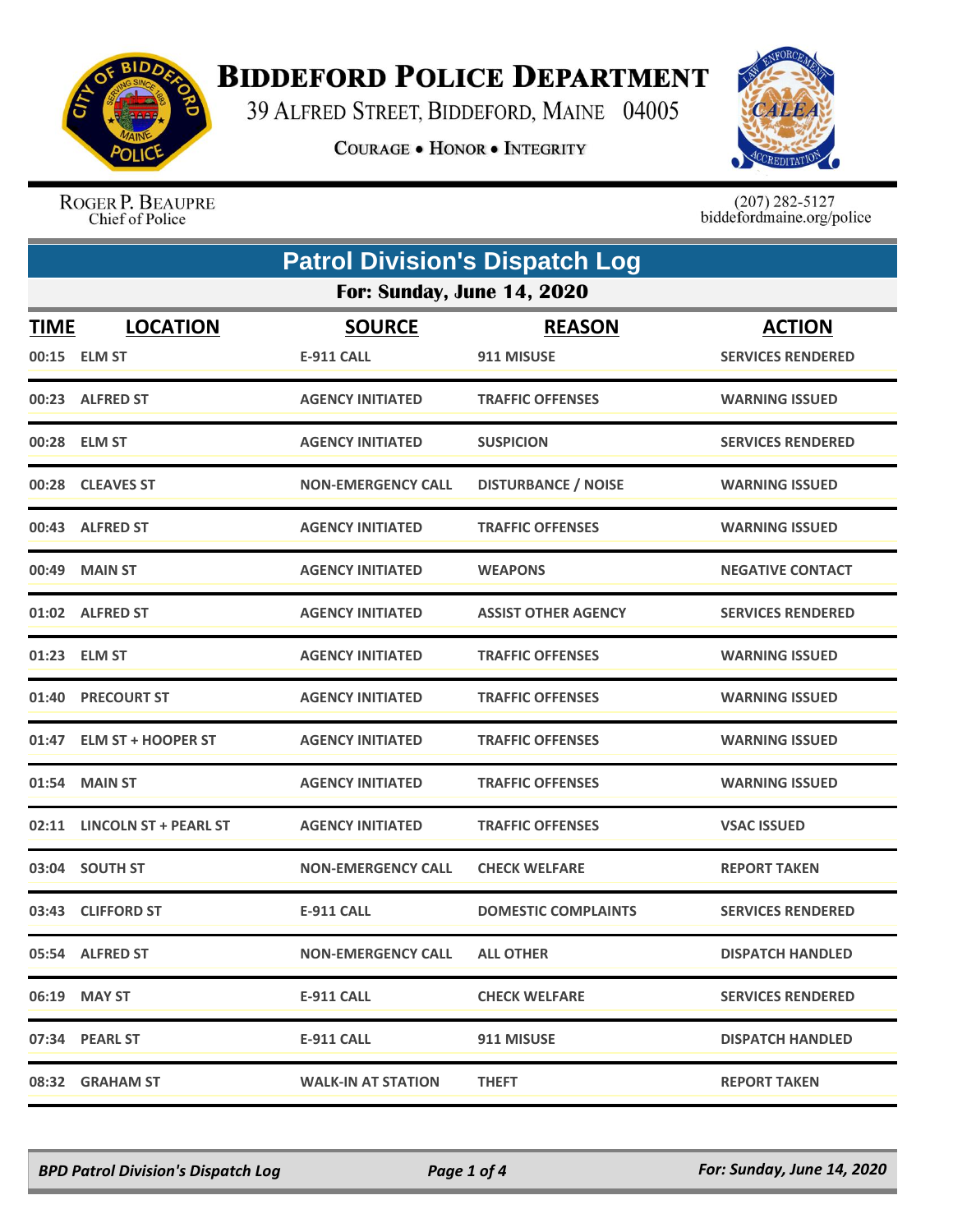| <b>TIME</b> | <b>LOCATION</b>                 | <b>SOURCE</b>             | <b>REASON</b>                                      | <b>ACTION</b>                |
|-------------|---------------------------------|---------------------------|----------------------------------------------------|------------------------------|
|             | 08:51 POOL ST + MEETINGHOUSE RD | <b>E-911 CALL</b>         | 911 MISUSE                                         | <b>DISPATCH HANDLED</b>      |
|             | 09:01 ALFRED ST                 | <b>AGENCY INITIATED</b>   | <b>TRAFFIC OFFENSES</b>                            | <b>WARNING ISSUED</b>        |
|             | 09:15 ALFRED ST                 | <b>AGENCY INITIATED</b>   | <b>TRAFFIC OFFENSES</b>                            | <b>VSAC ISSUED</b>           |
|             | 09:26 CHERRYFIELD AVE           | <b>AGENCY INITIATED</b>   | <b>PAPERWORK</b>                                   | <b>PAPERWORK NOT SERVED</b>  |
|             | 09:30 YATES ST                  | <b>NON-EMERGENCY CALL</b> | <b>DISTURBANCE / NOISE</b>                         | <b>UNFOUNDED</b>             |
|             | 09:37 ALFRED ST                 | <b>AGENCY INITIATED</b>   | <b>TRAFFIC OFFENSES</b>                            | <b>VSAC ISSUED</b>           |
|             | 09:59 ALFRED ST                 | <b>AGENCY INITIATED</b>   | <b>TRAFFIC OFFENSES</b>                            | <b>VSAC ISSUED</b>           |
|             | 09:59 BOULDER WAY               | <b>NON-EMERGENCY CALL</b> | <b>SUSPICION</b>                                   | <b>SERVICES RENDERED</b>     |
|             | 10:06 ALFRED ST                 | <b>E-911 CALL</b>         | <b>FIGHTS</b>                                      | <b>SERVICES RENDERED</b>     |
|             | 10:09 WEST CUTTS ST             | <b>E-911 CALL</b>         | ATTEMPTED/THREATENED SUICIDE TRANSPORT TO HOSPITAL |                              |
|             | 10:27 BOULDER WAY               | <b>AGENCY INITIATED</b>   | <b>TRAFFIC OFFENSES</b>                            | <b>VSAC ISSUED</b>           |
|             | 10:36 WENTWORTH ST              | <b>NON-EMERGENCY CALL</b> | <b>CRIMINAL MISCHIEF</b>                           | <b>SERVICES RENDERED</b>     |
| 11:16       | <b>MARBLEHEAD LN</b>            | <b>AGENCY INITIATED</b>   | <b>HARBOR PATROL OFFENSES</b>                      | <b>NO VIOLATION</b>          |
|             | 11:19 ALFRED ST                 | <b>AGENCY INITIATED</b>   | <b>TRAFFIC OFFENSES</b>                            | <b>WARNING ISSUED</b>        |
|             | 11:23 MARBLEHEAD LN             | <b>AGENCY INITIATED</b>   | <b>TRAFFIC OFFENSES</b>                            | <b>NO VIOLATION</b>          |
|             | 11:39 ALFRED ST                 | <b>AGENCY INITIATED</b>   | <b>TRAFFIC OFFENSES</b>                            | <b>WARNING ISSUED</b>        |
|             | 11:45 MARBLEHEAD LN             | <b>AGENCY INITIATED</b>   | <b>HARBOR PATROL OFFENSES</b>                      | <b>NO VIOLATION</b>          |
|             | 11:47 ALFRED ST                 | <b>AGENCY INITIATED</b>   | <b>TRAFFIC OFFENSES</b>                            | <b>VSAC ISSUED</b>           |
|             | 11:54 MARBLEHEAD LN             | <b>AGENCY INITIATED</b>   | <b>HARBOR PATROL OFFENSES</b>                      | <b>NO VIOLATION</b>          |
|             | 12:04 ANDREWS RD                | <b>NON-EMERGENCY CALL</b> | <b>ALL OTHER</b>                                   | <b>SERVICES RENDERED</b>     |
|             | <b>12:10 PRECOURT ST</b>        | <b>AGENCY INITIATED</b>   | <b>TRAFFIC OFFENSES</b>                            | <b>WARNING ISSUED</b>        |
|             | 12:11 MARBLEHEAD LN             | <b>RADIO</b>              | <b>HARBOR PATROL OFFENSES</b>                      | <b>SERVICES RENDERED</b>     |
|             | 12:12 WENTWORTH ST              | <b>AGENCY INITIATED</b>   | <b>DISTURBANCE / NOISE</b>                         | <b>SERVICES RENDERED</b>     |
|             | 12:14 MARBLEHEAD LN             | <b>RADIO</b>              | <b>HARBOR PATROL OFFENSES</b>                      | <b>SERVICES RENDERED</b>     |
|             | 12:35 TIMBER POINT RD           | <b>NON-EMERGENCY CALL</b> | <b>PARKING COMPLAINT</b>                           | <b>PARKING TICKET ISSUED</b> |

*BPD Patrol Division's Dispatch Log Page 2 of 4 For: Sunday, June 14, 2020*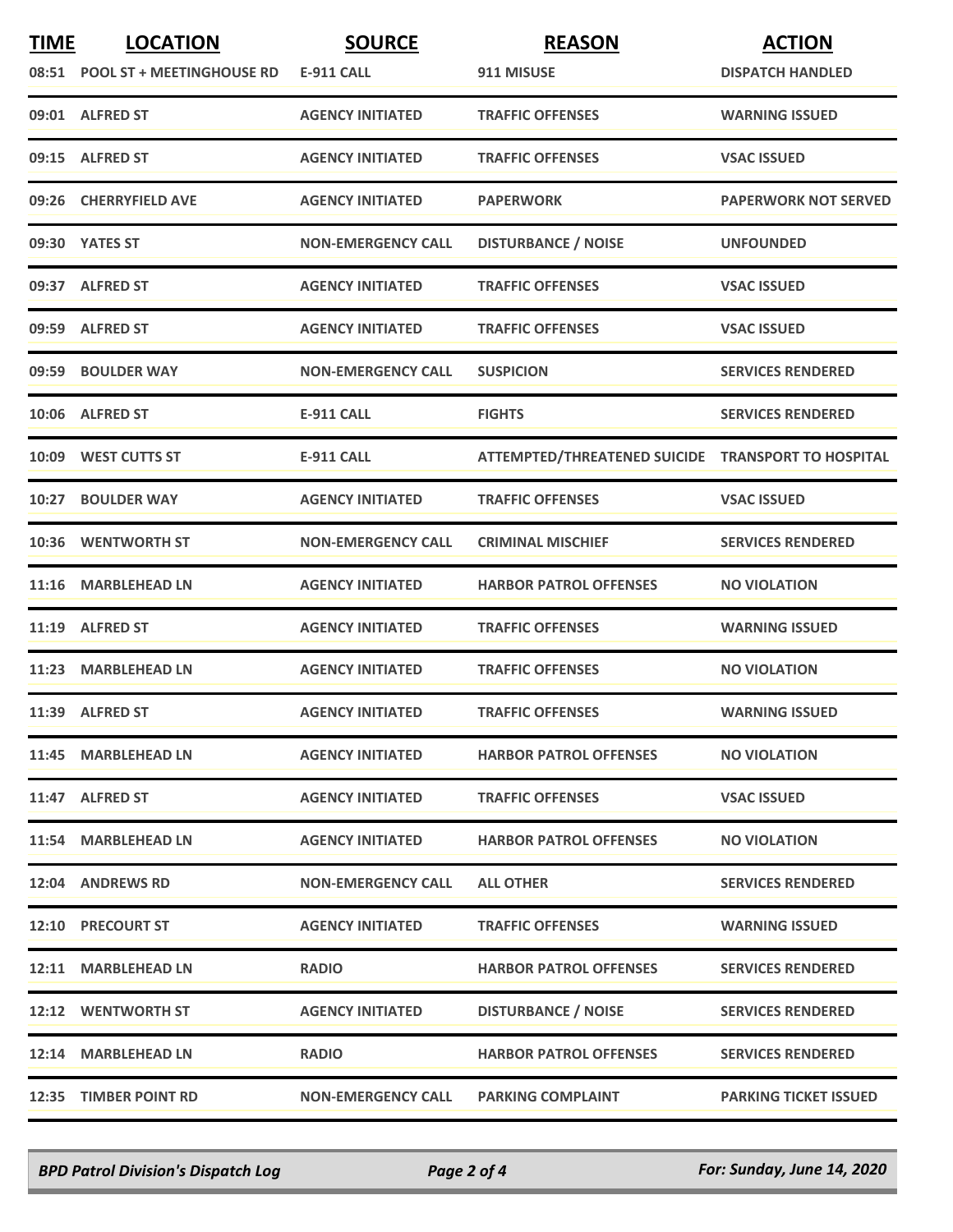| <b>TIME</b> | <b>LOCATION</b>             | <b>SOURCE</b>                                    | <b>REASON</b>                                                            | <b>ACTION</b>                |
|-------------|-----------------------------|--------------------------------------------------|--------------------------------------------------------------------------|------------------------------|
|             | 12:40 SULLIVAN ST           | <b>NON-EMERGENCY CALL</b>                        | <b>ANIMAL COMPLAINT</b>                                                  | <b>SERVICES RENDERED</b>     |
|             | 12:55 POOL ST               | <b>AGENCY INITIATED</b>                          | <b>TRAFFIC OFFENSES</b>                                                  | <b>SERVICES RENDERED</b>     |
|             | 12:56 MARBLEHEAD LN         | <b>RADIO</b>                                     | <b>HARBOR PATROL OFFENSES</b>                                            | <b>SERVICES RENDERED</b>     |
|             | 13:15 ST MARYS ST           | <b>E-911 CALL</b>                                | <b>SUSPICION</b>                                                         | <b>SERVICES RENDERED</b>     |
|             | 13:17 ANDREWS RD            | <b>E-911 CALL</b>                                | 911 MISUSE                                                               | <b>SERVICES RENDERED</b>     |
|             | 13:27 SPRUCE ST             | <b>E-911 CALL</b>                                | <b>DRUNKENNESS</b>                                                       | <b>TRANSPORT TO HOSPITAL</b> |
|             | 13:35 GRAHAM ST             | <b>NON-EMERGENCY CALL</b>                        | <b>JUVENILE OFFENSES</b>                                                 | <b>SERVICES RENDERED</b>     |
|             | 13:36 POOL ST + PARKSIDE DR | <b>NON-EMERGENCY CALL</b>                        | <b>SUSPICION</b>                                                         | <b>FIELD INTERVIEW</b>       |
|             | 13:38 ARENA DR + ALFRED ST  | <b>AGENCY INITIATED</b>                          | <b>TRAFFIC OFFENSES</b>                                                  | <b>VSAC ISSUED</b>           |
|             | 13:47 MARBLEHEAD LN         | <b>AGENCY INITIATED</b>                          | <b>HARBOR PATROL OFFENSES</b>                                            | <b>SERVICES RENDERED</b>     |
|             | 13:52 MARBLEHEAD LN         | <b>AGENCY INITIATED</b>                          | <b>TRAFFIC OFFENSES</b>                                                  | <b>NO VIOLATION</b>          |
|             | 13:56 ALFRED ST             | <b>AGENCY INITIATED</b>                          | <b>TRAFFIC OFFENSES</b>                                                  | <b>VSAC ISSUED</b>           |
|             | 14:07 MARBLEHEAD LN         | <b>AGENCY INITIATED</b>                          | <b>HARBOR PATROL OFFENSES</b>                                            | <b>SERVICES RENDERED</b>     |
|             | 14:08 MARBLEHEAD LN         | <b>AGENCY INITIATED</b>                          | <b>HARBOR PATROL OFFENSES</b>                                            | <b>SERVICES RENDERED</b>     |
|             | 14:09 MARBLEHEAD LN         | <b>AGENCY INITIATED</b>                          | <b>HARBOR PATROL OFFENSES</b>                                            | <b>SERVICES RENDERED</b>     |
|             | 14:10 MARBLEHEAD LN         | <b>AGENCY INITIATED</b>                          | <b>HARBOR PATROL OFFENSES</b>                                            | <b>SERVICES RENDERED</b>     |
|             | 14:30 POOL ST               | <b>NON-EMERGENCY CALL</b>                        | <b>ILLEGAL DUMPING</b>                                                   | <b>SERVICES RENDERED</b>     |
|             | 15:07 ELM ST                | <b>NON-EMERGENCY CALL</b>                        | <b>SHOPLIFTING</b>                                                       | <b>CITATION ISSUED</b>       |
|             |                             |                                                  | OFFENDER: VICTORIA ELIZABETH MORRIS  AGE: 34  RESIDENT OF: BIDDEFORD, ME |                              |
|             |                             | CHARGE: THEFT BY UNAUTHORIZED TAKING OR TRANSFER |                                                                          |                              |
|             | 15:27 ELM ST                | <b>AGENCY INITIATED</b>                          | <b>TRAFFIC OFFENSES</b>                                                  | <b>VSAC ISSUED</b>           |
|             | 15:29 INNER CIR             | <b>NON-EMERGENCY CALL</b>                        | <b>SUSPICION</b>                                                         | <b>SERVICES RENDERED</b>     |
|             | 15:53 GUINEA RD             | <b>NON-EMERGENCY CALL</b>                        | <b>CRIMINAL MISCHIEF</b>                                                 | <b>REPORT TAKEN</b>          |
|             | 16:22 MARBLEHEAD LN         | <b>AGENCY INITIATED</b>                          | <b>HARBOR PATROL OFFENSES</b>                                            | <b>NO VIOLATION</b>          |
|             | 16:35 MARBLEHEAD LN         | <b>AGENCY INITIATED</b>                          | <b>HARBOR PATROL OFFENSES</b>                                            | <b>NO VIOLATION</b>          |
|             | 16:59 MARBLEHEAD LN         | <b>AGENCY INITIATED</b>                          | <b>HARBOR PATROL OFFENSES</b>                                            | <b>NO VIOLATION</b>          |
|             |                             |                                                  |                                                                          |                              |

*BPD Patrol Division's Dispatch Log Page 3 of 4 For: Sunday, June 14, 2020*